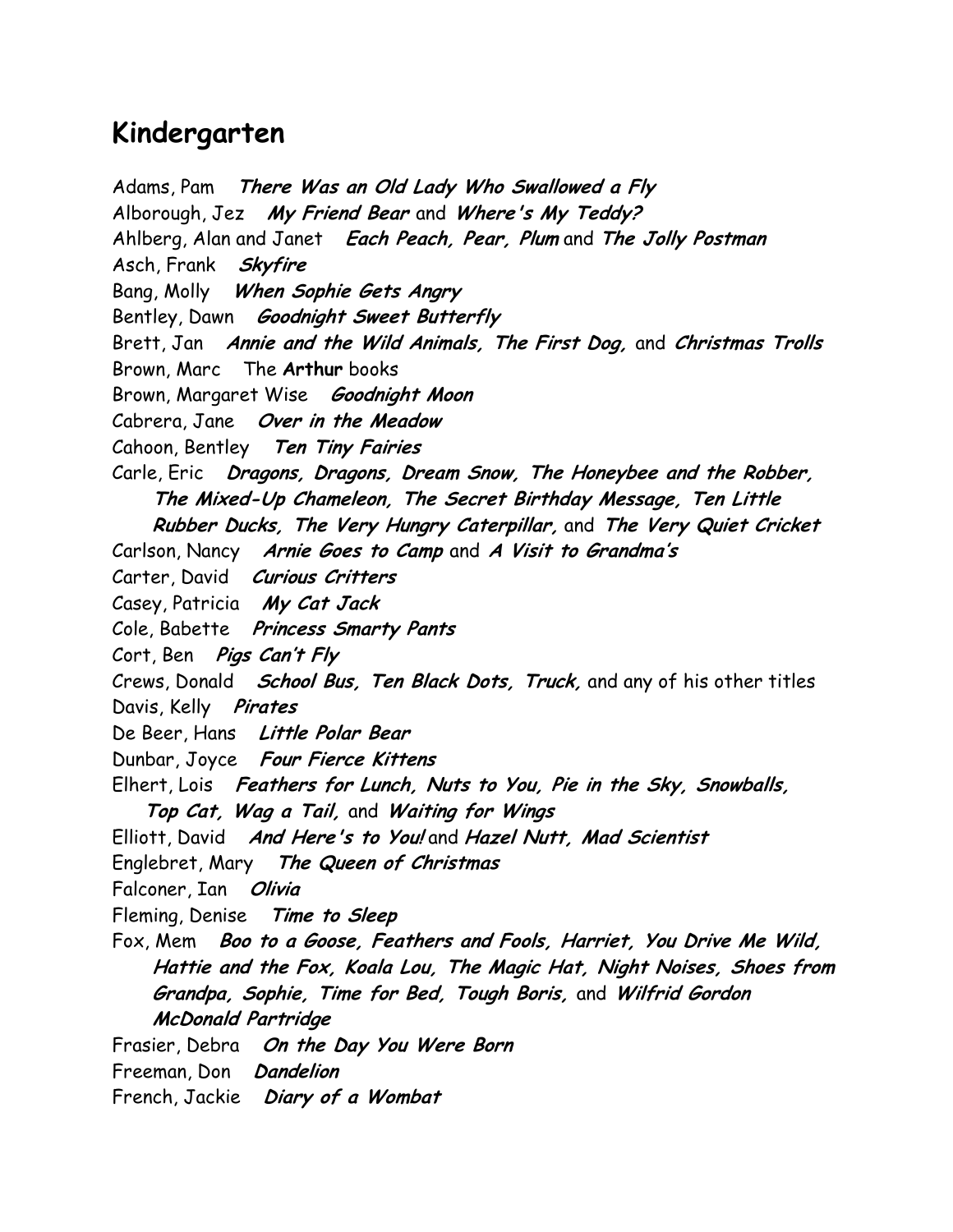Gackenbach, Dick Little Bug

Galdone, Paul Three Little Kittens

Goss, Linda and Clay The Baby Leopard: An African Folktale

Henkes, Kevin Chester's Way, Chrysanthemum, Julius, the Baby of the

World, Lilly and the Purple Plastic Purse, Lilly's Big Day, Lilly's Chocolate Heart,

 Owen, Sheila Rae's Peppermint Stick, A Weekend with Wendell, and Wemberly Worried

Hobbie, Holly The Toot and Puddle books

Hughes, Shirley Alfie Gets In First, Alfie Wins a Prize, Angel Mae, Dogger, and *Sally's Secret* 

Hurd, Thatcher Art Dog

Jonas, Ann Color Dance

Krensky, Stephen Too Many Leprechauns

Lies, Brian Bats at the Beach

Lindbergh, Reeve the day the goose got loose

Lindgreen, Astrid Pippi Longstocking

- Lionni, Leo Alexander and the Wind-Up Mouse, The Alphabet Tree, An Extraordinary Egg, Fish Is Fish, Inch by Inch, It's Mine,
	- Little Blue and Little Yellow, Six Crows, and Tillie and the Wall

Littledale, Freya The Snow Child

Long, Melinda How I Became a Pirate

Marshall, Janet look once, look twice

Martin, Bill, Jr. Chicka-Chicka Boom-Boom

Matthews, Derek Snappy Little Jungle

McAllister, Angela The Tortoise and the Hare

McPhail, David Edward and the Pirates

Melmed, Laura Kraus The Rainbabies

Miles, Ellen *Goldie* and Rascal

Mitchell, Adrian Nobody Rides the Unicorn

Munsch, Robert Thomas' Snowsuit

Muntean, Michaela Do Not Open This Book

Muth, Jon J. The Three Questions

Myller, Rolf How Big Is a Foot?

Niemann, Christoph The Police Cloud

Numeroff, Laura The Jellybeans and the Big Dance

O'Connor, George Sally and the Something

O'Connor, Jane Fancy Nancy and Fancy Nancy and the Posh Puppy